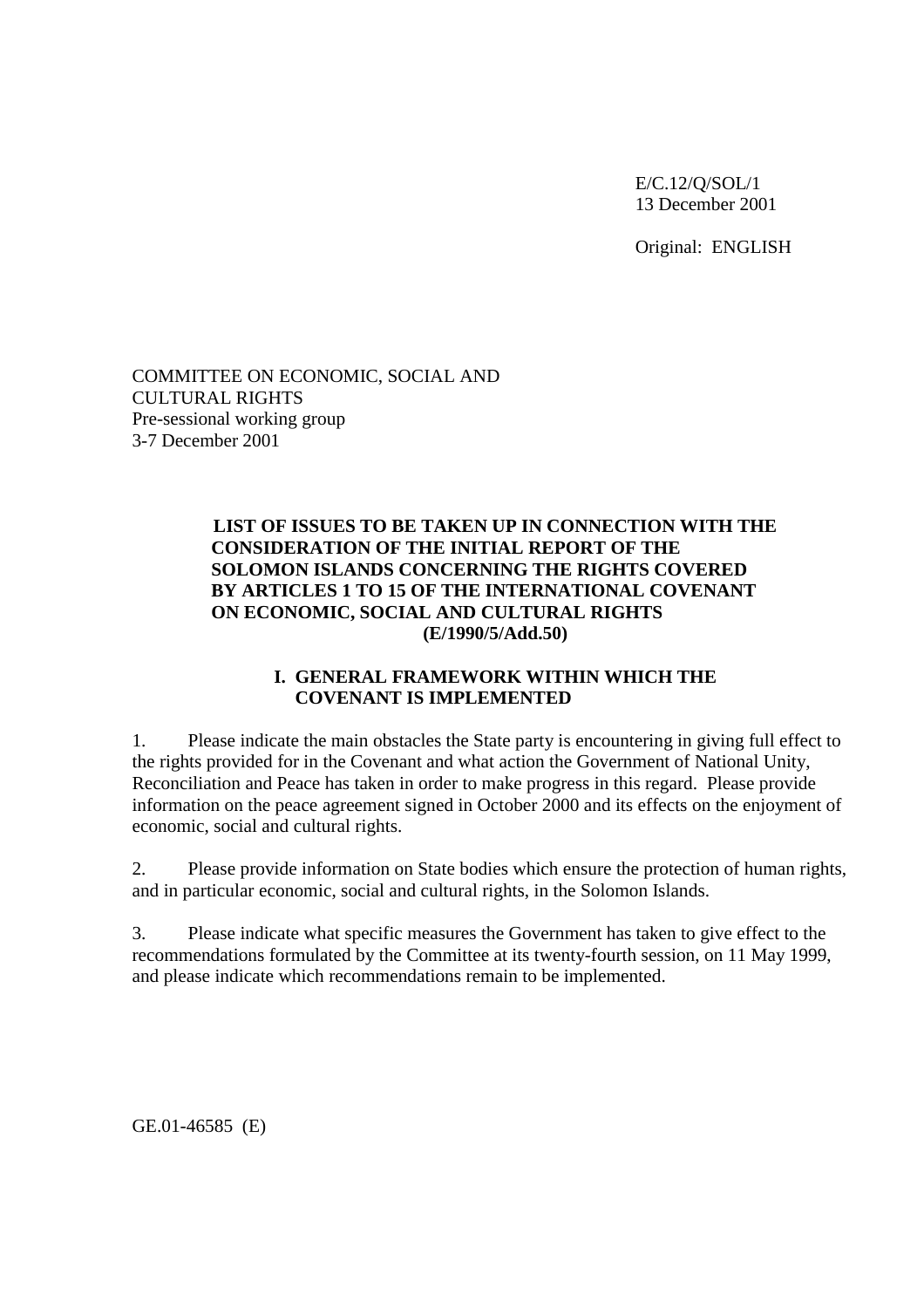4. Please indicate whether the State party intends to adopt and implement a national action plan for human rights, in keeping with the recommendation of the World Conference on Human Rights (para. II.71 of the Vienna Declaration and Programme of Action)?

5. Please indicate whether the State party intends to establish a national human rights institution, in accordance with the Paris principles, for the purpose of promoting human rights, including economic, social and cultural rights?

6. Please provide information on the results of the advisory services and technical cooperation offered by the Office of the High Commissioner for Human Rights in the course of the last two years.

7. What is the position of the Government on the recommendation of the 1993 World Conference on Human Rights concerning the elaboration of an optional protocol to the International Covenant on Economic, Social and Cultural Rights that would permit the submission of complaints about violations of the rights contained in the Covenant?

8. Please provide information indicating why the State party has ratified so few of the conventions of the International Labour Organization (ILO) and information on any efforts or plans to proceed with ratifications.

9. Please explain why the State party has not acceded to the International Covenant on Civil and Political Rights, the Convention on the Elimination of All Forms of Discrimination against Women and the Convention against Torture and Other Cruel, Inhuman or Degrading Treatment or Punishment, and whether it plans to ratify these instruments in the near future.

# **II. ISSUES RELATING TO THE GENERAL PROVISIONS OF THE COVENANT (arts. 1-5)**

# **Article 1. Self-determination**

10. Please indicate what measures the State party has taken to implement the Committee's recommendation contained in paragraph 26 of its concluding observations of 14 May 1999 (E/C.12/1/Add.33), with regard to the excessive exploitation of the country's fishing and forestry resources.

# **Article 2. International cooperation**

11. Is the State party concerned to ensure that account is taken of obligations under the Covenant when negotiating obligations with international financial institutions?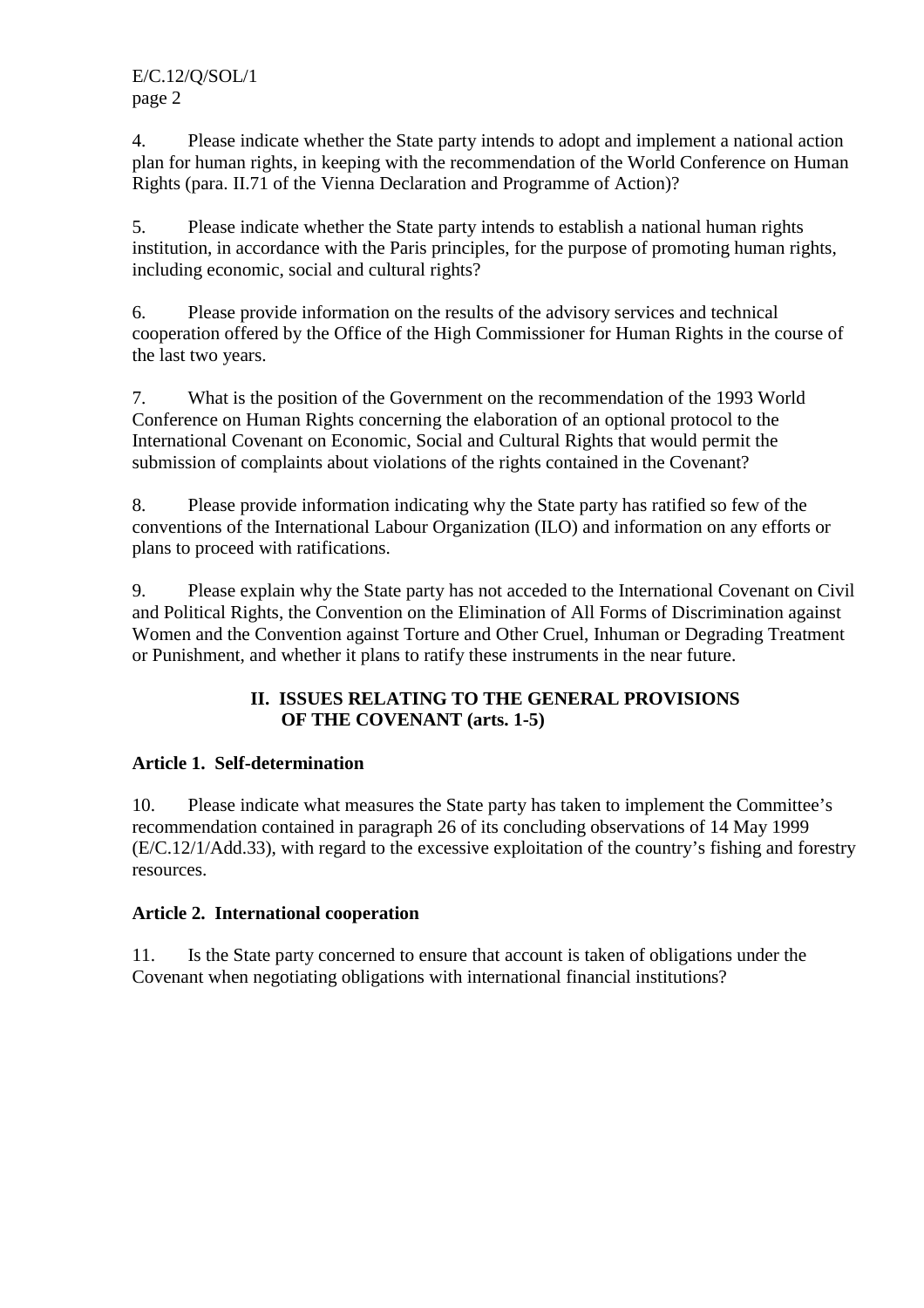### **Article 2. Non-discrimination**

12. Please provide updated information, legislative or otherwise, on measures adopted to combat discrimination, with regard to the rights provided for in the Covenant, against persons with disabilities, the mentally ill and older persons.

13. Please provide information on efforts to prevent discrimination against or between ethnic groups.

### **Article 3. Equal rights of men and women**

14. Please provide updated information on measures, legislative or otherwise, adopted to ensure the equal right of men and women to the enjoyment of economic, social and cultural rights and, in particular, the measures designed to eliminate existing disparities in this regard between rural and urban areas.

15. Please provide information on the results achieved following the adoption of the "national policy on women". Please indicate what measures the State party is taking to incorporate a gender perspective into public policy, education programmes and national legislation.

## **III. ISSUES RELATING TO SPECIFIC PROVISIONS OF THE COVENANT (arts. 6-15)**

#### **Article 6. Right to work**

16. Please provide information on the current unemployment situation in both rural and urban areas, as well as the extent of underemployment. In view of the very high unemployment rate, please indicate the legislative or other measures taken by the State party to create new employment, particularly for women and young people.

17. Please indicate what measures the State party has adopted to eliminate child labour, with particular reference to children who do unpaid work and work which is dangerous and/or which. constitutes a health hazard for children.

### **Article 7. Right to just and favourable conditions of work**

18. Please provide updated information on how the minimum wage is determined and whether it is sufficient for sustaining a decent standard of living. Please provide information on categories of workers that are excluded from the minimum wage and on what basis. What measures, legislative or otherwise, have been taken to guarantee payment of the minimum wage? Please provide more information on the mechanism for setting and readjusting the minimum wage.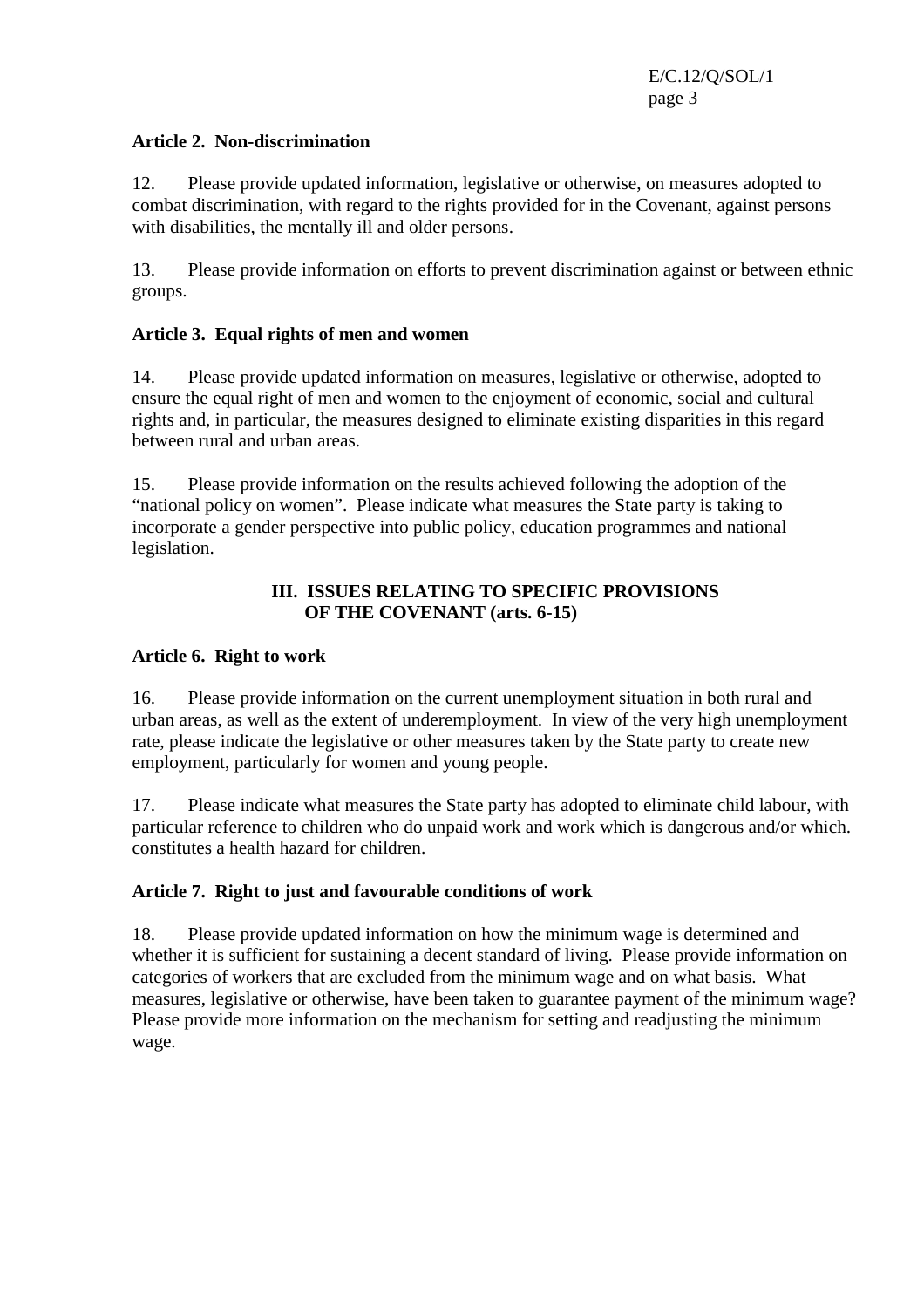E/C.12/Q/SOL/1 page 4

19. Please provide information on the measures, legislative or otherwise, that have been taken to guarantee equal pay for work of equal value for men and women.

20. Please provide information on the measures, legislative or otherwise, the State party is taking to implement its legislative and administrative provisions on labour conditions with regard, inter alia, to health, illness and holidays for workers in the public and private sectors.

### **Article 8. Trade union rights**

21. Please provide more information on trade union membership in the past five years, especially in the forestry and plantation sectors.

22. Please provide information on the right to strike, including with regard to public officials, information on the conditions under which unions can be formed, the number of unions that exist and the level of independence of unions.

### **Article 9. Right to social security**

23. Please provide additional information on the social security system, old age and disability benefits, women's benefits, occupational accidents and diseases, etc. in both the public and the private sectors. Are the social security benefits available sufficient to sustain a minimum standard of living?

24. Please provide further information on groups of persons who do not enjoy social security protection and on the measures the State party has taken to provide social protection for these population sectors, especially in rural areas.

### **Article 10. Protection of the family, mothers and children**

25. Please provide updated information on the measures, legislative or otherwise, the State party has taken to protect members of the family, particularly women and children, from domestic violence.

26. Please provide further information on the custom of "arranged marriages", on whether the minimum age for entering into marriage is respected and on the reason for the low minimum age for marriage.

### **Article 11. Right to an adequate standard of living**

27. Please provide information on the measures the Government is taking to combat extreme poverty, bearing in mind that 80 per cent of families rely on subsistence production, according to data supplied in the report of the State party.

28. Please provide further information on what measures the State party is taking to ensure the availability to all persons of adequate housing, including with regard to sanitation and running water facilities.